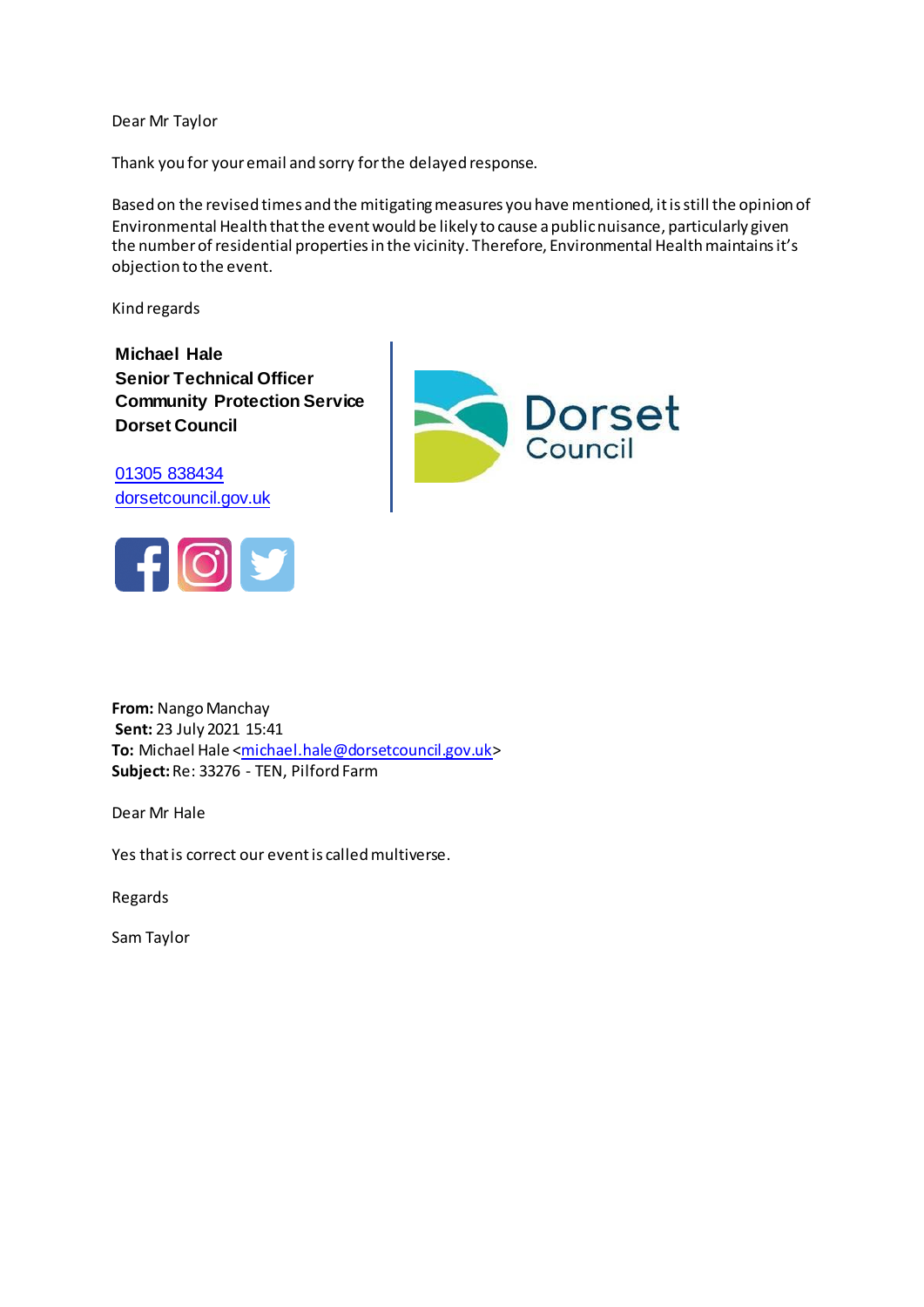On Fri, 23 Jul 2021, 12:08 Michael Hale, [<michael.hale@dorsetcouncil.gov.uk](mailto:michael.hale@dorsetcouncil.gov.uk)> wrote:

Dear Mr Taylor

Thank you for your email.

I assume I am correct in referring to this event as the "Multiverse Festival"? If this is not the case I will need to see the promotional information/website for the event.

Once this has been provided I will address the information you have given in your email with a more rounded understanding of what the event will actually entail .

Kind regards

**Michael Hale Senior Technical Officer Community Protection Service Dorset Council**

[01305 838434](tel:01305%20838434%20%20%20%20%20%20%20%20%20%20%20%20%20%20%20%20)  [dorsetcouncil.gov.uk](https://www.dorsetcouncil.gov.uk/)

**From:** Nango Manchay **Sent:** 22 July 2021 16:42 **To:** Michael Hale [<michael.hale@dorsetcouncil.gov.uk](mailto:michael.hale@dorsetcouncil.gov.uk)> **Subject:**Re: 33276 - TEN, Pilford Farm

Dear Mr Hale

After receiving your response to my tens application I would like to respond with some information and adjustments to the application. I hope that we can work together to resolve this.

I understand your point about the music continuing to that time, I would like to assure you that the music being performed in the evening is acoustic and not dance music. It was intended to provide entertainment at a low reasonable volume. Would we be able to change our music times to something you would find acceptable? I would suggest until 11pm with drastically reduced volumes until 1am.

In regards to sound management, I have worked for many years in the event industry specifically within outdoor music events and have years of experience in this field.

Hay bales are actually one of the best soundproofing materials you can use. Using 50 bales of densely-packed straw to build several 6m wide by 3m high walls around the speakers will create a minimum of 42dBA reduction in the noise levels only 12 meters from the performance area. This takes the site to well within the legal limits of 45dBA from noise sensitive properties after 11pm.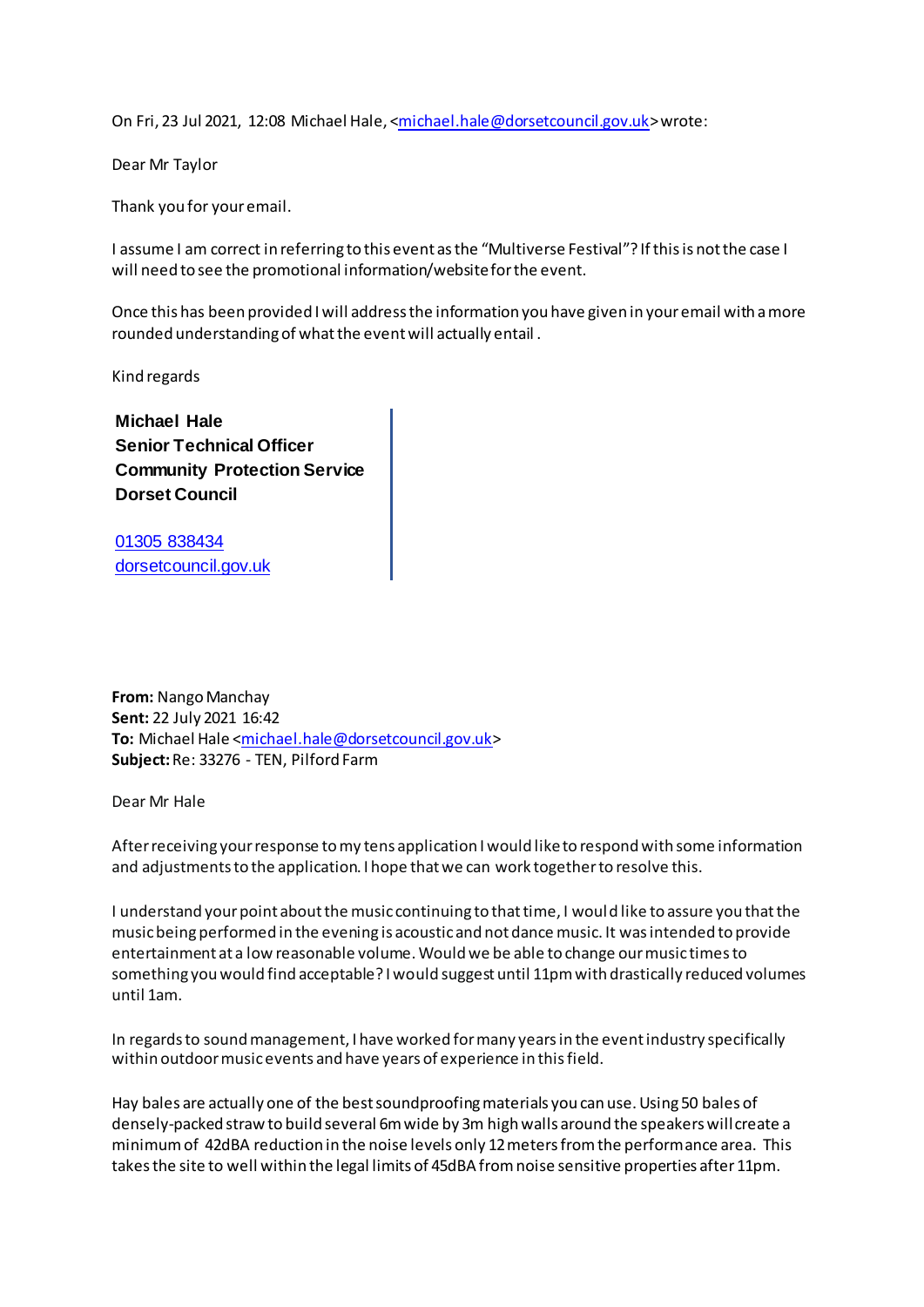I can provide scientific studies along with frequency reduction/density graphs that show the extent of this on different frequency ranges.

The nearest property to the east is located over 1000m away from the stage and is shielded by a hill covered in dense woodland.

The properties to the North and West are over 1000m away, the closest residence to the south is slightly closer but this is why we would use the sound barrier wall to direct the sound away from the residences and significantly reduce the db level to within acceptable limits. We can ensure this by using an Optomus Green Decibel meter and checking levels at the surrounding properties.

In regards to three recent nuisance complaints regarding activities at Pilford Farm, I have been informed by the land owner that the complaints are from the owner of the fishing lake that is located on the farm. He has been very unreasonable and has apparently complained about a small family camping weekend of 20 people in June. He is staying on the land in a portacabin and has no planning permission to be able to live on the property. This surely doesn't count as a residence. The landowner has attempted to reason with him but he has complained anyway. This event caused no disturbance at all at night time. This also is completely unconnected to myself and my event.

Would these changes to the event and my mitigation options be acceptable to you?

Hope to hear from you soon

Kind Regards

Sam Taylor

On Thu, Jul 22, 2021 at 11:04 AM Michael Hale [<michael.hale@dorsetcouncil.gov.uk](mailto:michael.hale@dorsetcouncil.gov.uk)> wrote:

Dear Mr Taylor

I have reviewed the TEN for Pilford Farm Campsite over the 3<sup>rd</sup>, 4<sup>th</sup> and 5<sup>th</sup> September 2021 and have some concerns.

You have stated:

*The licensable activities will be the sale of alcohol and late night music. Alcohol will be served between midday and*

*3am, the landlord of the Red Lion in Bristol will be joining us and we shall be operating under his personal*

*licence. Music will be performed until 5am although the volume will be significantly dropped after 2am. We will be*